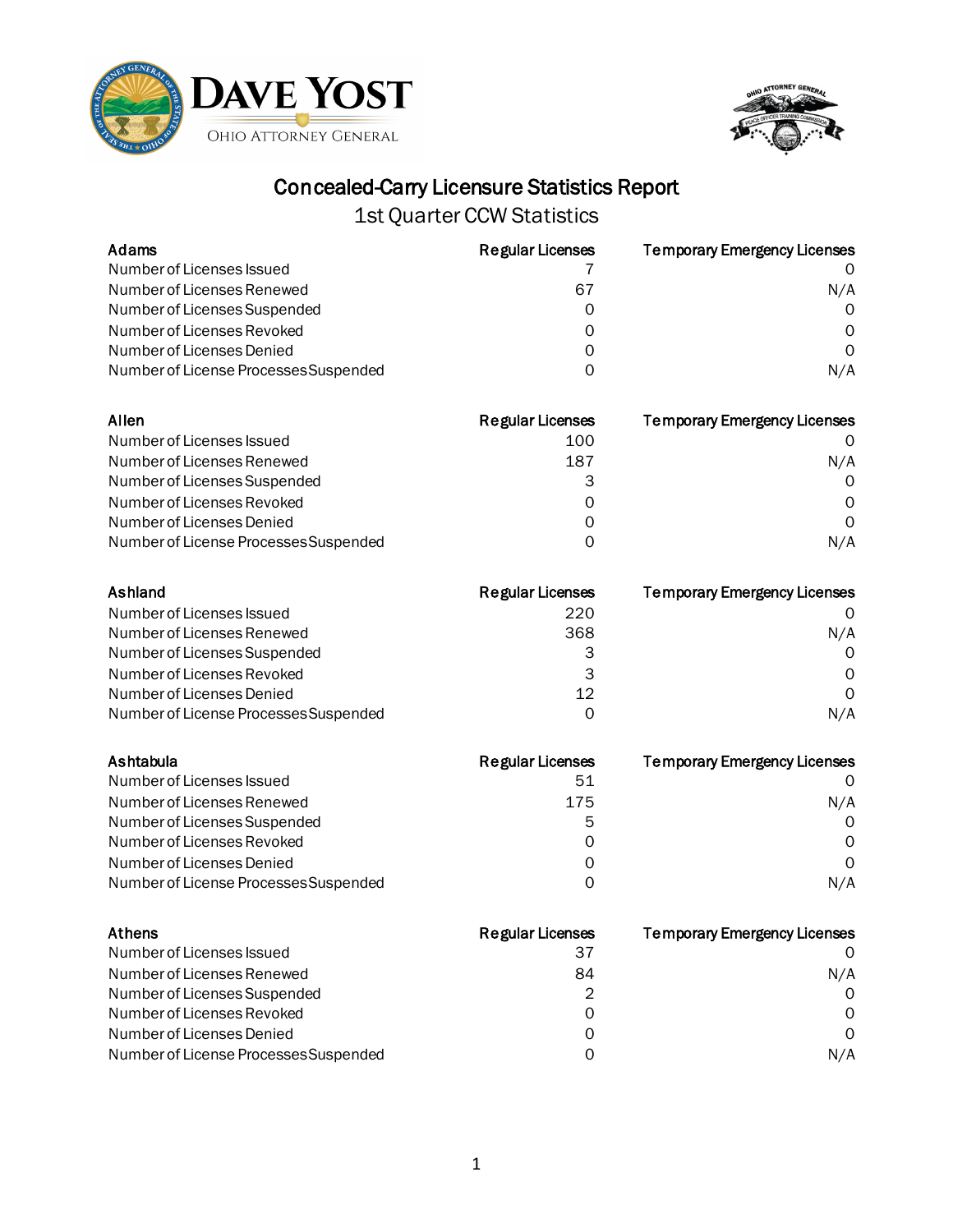



| Auglaize                              | <b>Regular Licenses</b> | <b>Temporary Emergency Licenses</b> |
|---------------------------------------|-------------------------|-------------------------------------|
| Number of Licenses Issued             | 43                      |                                     |
| Number of Licenses Renewed            | 125                     | N/A                                 |
| Number of Licenses Suspended          | 2                       | 0                                   |
| Number of Licenses Revoked            | 0                       | 0                                   |
| Number of Licenses Denied             | 0                       | $\Omega$                            |
| Number of License Processes Suspended | 0                       | N/A                                 |
| <b>Belmont</b>                        | <b>Regular Licenses</b> | <b>Temporary Emergency Licenses</b> |
| Number of Licenses Issued             | 44                      | 0                                   |
| Number of Licenses Renewed            | 119                     | N/A                                 |
| Number of Licenses Suspended          | 1                       | 0                                   |
| Number of Licenses Revoked            | 0                       | 0                                   |
| Number of Licenses Denied             | 0                       | $\Omega$                            |
| Number of License Processes Suspended | 0                       | N/A                                 |
| <b>Brown</b>                          | <b>Regular Licenses</b> | <b>Temporary Emergency Licenses</b> |
| Number of Licenses Issued             | 35                      | O                                   |
| Number of Licenses Renewed            | 73                      | N/A                                 |
| Number of Licenses Suspended          | 1                       | 0                                   |
| Number of Licenses Revoked            | 0                       | 0                                   |
| Number of Licenses Denied             | 0                       | $\Omega$                            |
| Number of License Processes Suspended | 0                       | N/A                                 |
| <b>Butler</b>                         | <b>Regular Licenses</b> | <b>Temporary Emergency Licenses</b> |
| Number of Licenses Issued             | 521                     | 0                                   |
| Number of Licenses Renewed            | 1,020                   | N/A                                 |
| Number of Licenses Suspended          | 8                       | 0                                   |
| Number of Licenses Revoked            | 0                       | 0                                   |
| Number of Licenses Denied             | 20                      | 0                                   |
| Number of License Processes Suspended | 0                       | N/A                                 |
| Carroll                               | <b>Regular Licenses</b> | <b>Temporary Emergency Licenses</b> |
| Number of Licenses Issued             | 17                      | 0                                   |
| Number of Licenses Renewed            | 92                      | N/A                                 |
| Number of Licenses Suspended          | $\overline{2}$          | 0                                   |
| Number of Licenses Revoked            | 1                       | O                                   |
| Number of Licenses Denied             | 0                       | 0                                   |
| Number of License Processes Suspended | 0                       | N/A                                 |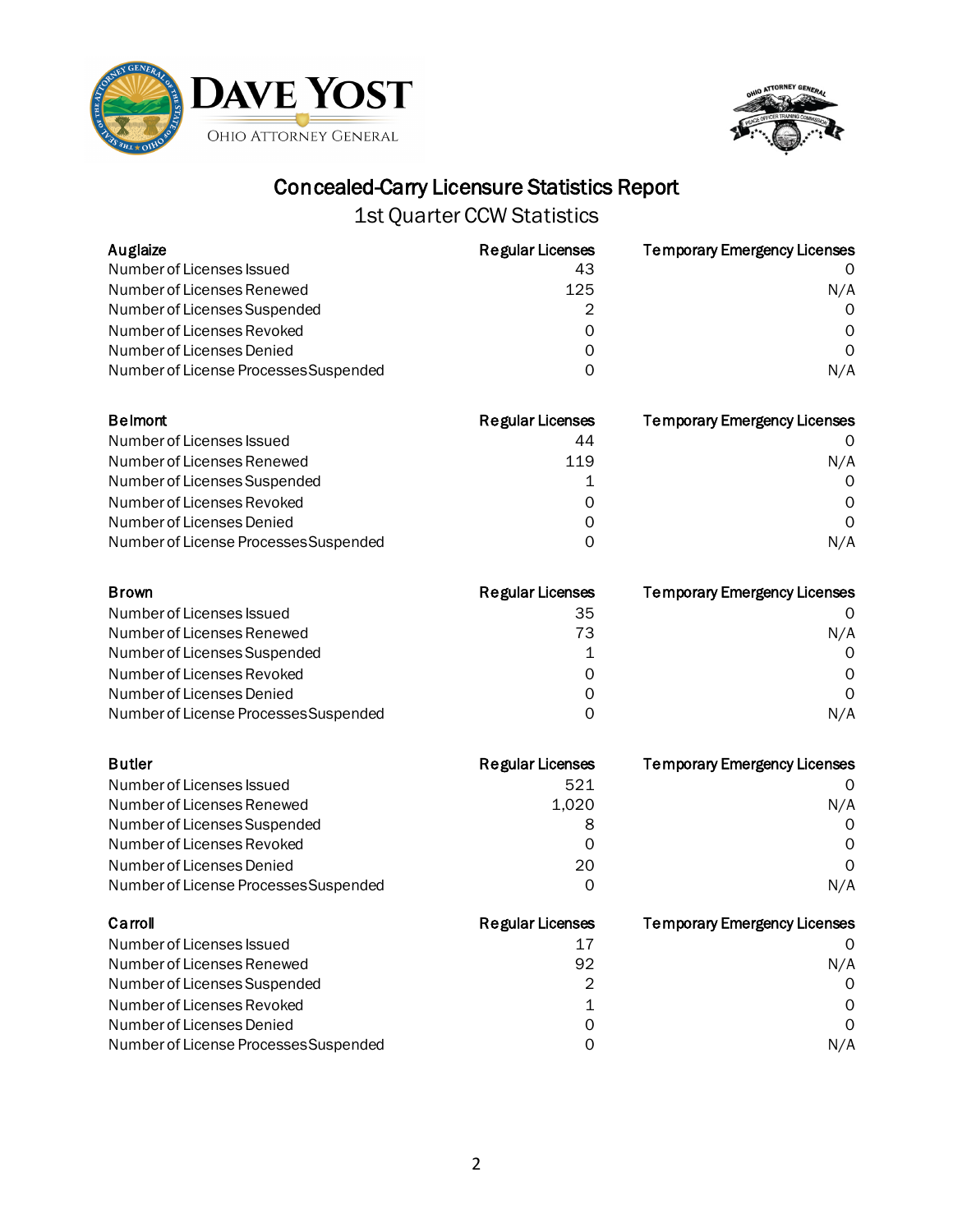



| Champaign                             | <b>Regular Licenses</b> | <b>Temporary Emergency Licenses</b> |
|---------------------------------------|-------------------------|-------------------------------------|
| Number of Licenses Issued             | 25                      |                                     |
| Number of Licenses Renewed            | 71                      | N/A                                 |
| Number of Licenses Suspended          | 2                       | $\Omega$                            |
| Number of Licenses Revoked            | 1                       | $\Omega$                            |
| Number of Licenses Denied             | 3                       | $\Omega$                            |
| Number of License Processes Suspended | 0                       | N/A                                 |

| Clark                                 | <b>Regular Licenses</b> | <b>Temporary Emergency Licenses</b> |
|---------------------------------------|-------------------------|-------------------------------------|
| Number of Licenses Issued             | 71                      |                                     |
| Number of Licenses Renewed            | 187                     | N/A                                 |
| Number of Licenses Suspended          | 10                      | $\Omega$                            |
| Number of Licenses Revoked            |                         | $\Omega$                            |
| Number of Licenses Denied             | 0                       | $\Omega$                            |
| Number of License Processes Suspended | ი                       | N/A                                 |

| Clermont                              | Regular Licenses | <b>Temporary Emergency Licenses</b> |
|---------------------------------------|------------------|-------------------------------------|
| Number of Licenses Issued             | 642              |                                     |
| Number of Licenses Renewed            | 1.074            | N/A                                 |
| Number of Licenses Suspended          | 26               | $\Omega$                            |
| Number of Licenses Revoked            | 13               | $\Omega$                            |
| Number of Licenses Denied             | 37               | $\Omega$                            |
| Number of License Processes Suspended | 0                | N/A                                 |

| Clinton                               | <b>Regular Licenses</b> | <b>Temporary Emergency Licenses</b> |
|---------------------------------------|-------------------------|-------------------------------------|
| Number of Licenses Issued             | 67                      |                                     |
| Number of Licenses Renewed            | 139                     | N/A                                 |
| Number of Licenses Suspended          |                         | $\Omega$                            |
| Number of Licenses Revoked            | O                       | 0                                   |
| Number of Licenses Denied             | Ω                       | $\Omega$                            |
| Number of License Processes Suspended | O                       | N/A                                 |

| Columbiana                            | Regular Licenses | <b>Temporary Emergency Licenses</b> |
|---------------------------------------|------------------|-------------------------------------|
| Number of Licenses Issued             | 98               |                                     |
| Number of Licenses Renewed            | 303              | N/A                                 |
| Number of Licenses Suspended          | 4                | $\Omega$                            |
| Number of Licenses Revoked            | 0                | $\Omega$                            |
| Number of Licenses Denied             |                  | $\Omega$                            |
| Number of License Processes Suspended | O                | N/A                                 |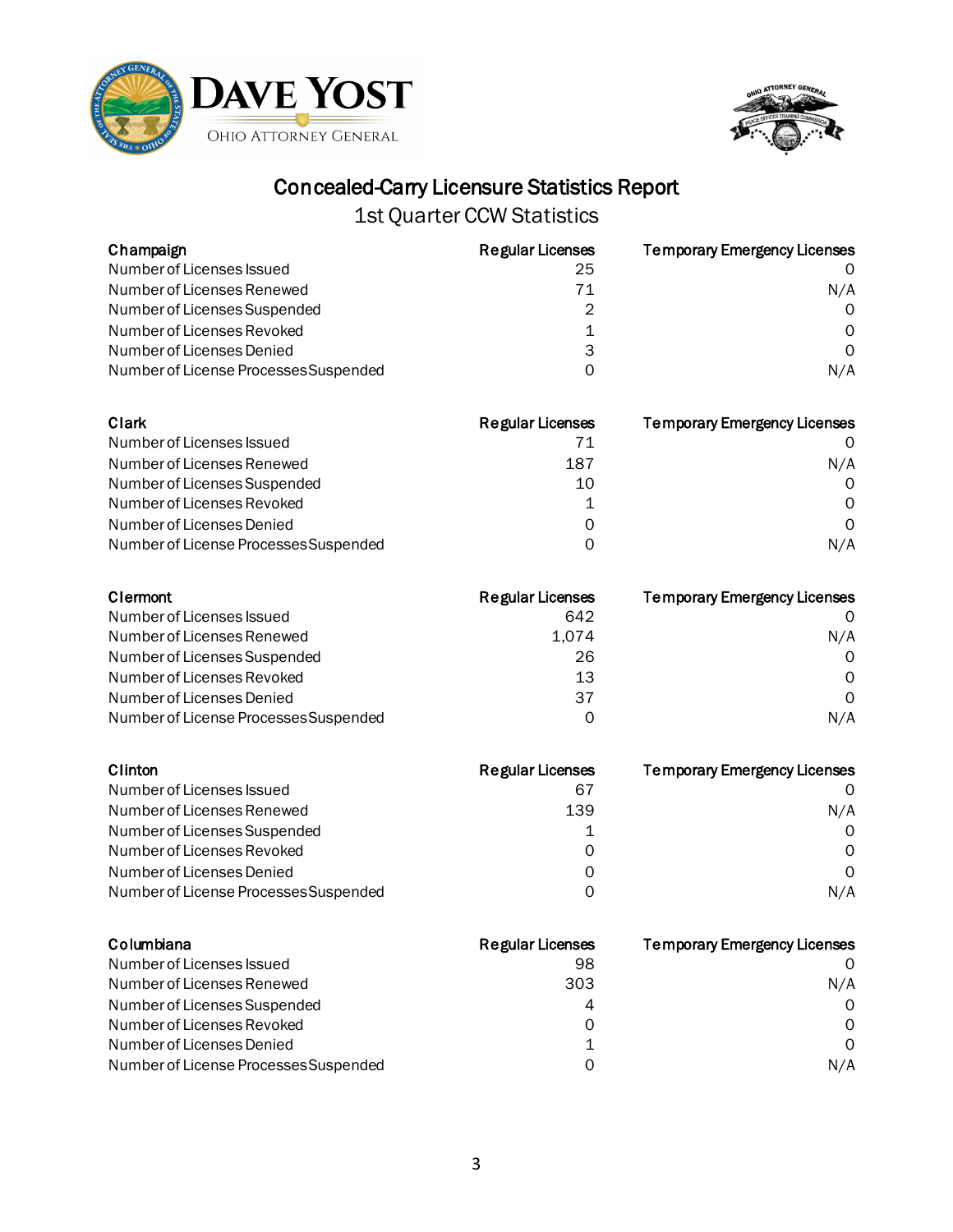



| Coshocton                             | <b>Regular Licenses</b> | <b>Temporary Emergency Licenses</b> |
|---------------------------------------|-------------------------|-------------------------------------|
| Number of Licenses Issued             | 34                      |                                     |
| Number of Licenses Renewed            | 79                      | N/A                                 |
| Number of Licenses Suspended          | 2                       | $\Omega$                            |
| Number of Licenses Revoked            |                         | $\Omega$                            |
| Number of Licenses Denied             | 0                       | $\Omega$                            |
| Number of License Processes Suspended | 0                       | N/A                                 |

| Crawford                              | <b>Regular Licenses</b> | <b>Temporary Emergency Licenses</b> |
|---------------------------------------|-------------------------|-------------------------------------|
| Number of Licenses Issued             | 13                      |                                     |
| Number of Licenses Renewed            | 51                      | N/A                                 |
| Number of Licenses Suspended          | 0                       | $\Omega$                            |
| Number of Licenses Revoked            | 0                       | $\Omega$                            |
| Number of Licenses Denied             | Ω                       | $\Omega$                            |
| Number of License Processes Suspended | ი                       | N/A                                 |

| Cuyahoga                              | Regular Licenses | <b>Temporary Emergency Licenses</b> |
|---------------------------------------|------------------|-------------------------------------|
| Number of Licenses Issued             | 177              |                                     |
| Number of Licenses Renewed            | 307              | N/A                                 |
| Number of Licenses Suspended          |                  | $\Omega$                            |
| Number of Licenses Revoked            | 0                | $\Omega$                            |
| Number of Licenses Denied             | 14               | $\Omega$                            |
| Number of License Processes Suspended | Ω                | N/A                                 |

| Darke                                 | <b>Regular Licenses</b> | <b>Temporary Emergency Licenses</b> |
|---------------------------------------|-------------------------|-------------------------------------|
| Number of Licenses Issued             | 39                      |                                     |
| Number of Licenses Renewed            | 174                     | N/A                                 |
| Number of Licenses Suspended          |                         | $\Omega$                            |
| Number of Licenses Revoked            | O                       | 0                                   |
| Number of Licenses Denied             | Ω                       | $\Omega$                            |
| Number of License Processes Suspended | O                       | N/A                                 |

| Defiance                              | Regular Licenses | <b>Temporary Emergency Licenses</b> |
|---------------------------------------|------------------|-------------------------------------|
| Number of Licenses Issued             | 14               |                                     |
| Number of Licenses Renewed            | 58               | N/A                                 |
| Number of Licenses Suspended          |                  | $\Omega$                            |
| Number of Licenses Revoked            | 0                | $\Omega$                            |
| Number of Licenses Denied             | Ω                | $\Omega$                            |
| Number of License Processes Suspended |                  | N/A                                 |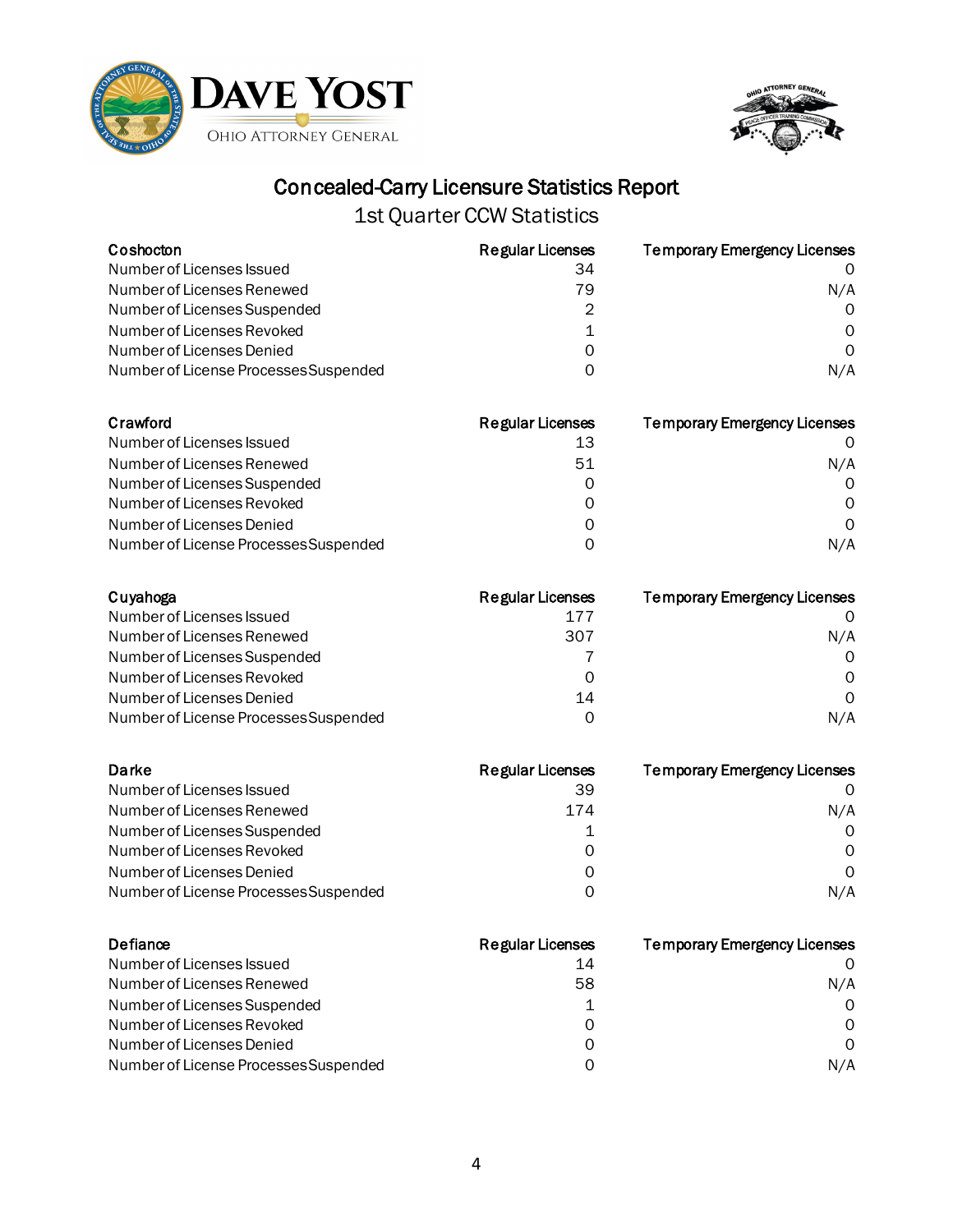



| <b>Delaware</b>                       | <b>Regular Licenses</b> | <b>Temporary Emergency Licenses</b> |
|---------------------------------------|-------------------------|-------------------------------------|
| Number of Licenses Issued             | 129                     |                                     |
| Number of Licenses Renewed            | 367                     | N/A                                 |
| Number of Licenses Suspended          | 4                       | $\Omega$                            |
| Number of Licenses Revoked            | 0                       | $\Omega$                            |
| Number of Licenses Denied             |                         | $\Omega$                            |
| Number of License Processes Suspended | 0                       | N/A                                 |

| Erie                                  | <b>Regular Licenses</b> | <b>Temporary Emergency Licenses</b> |
|---------------------------------------|-------------------------|-------------------------------------|
| Number of Licenses Issued             | 89                      |                                     |
| Number of Licenses Renewed            | 362                     | N/A                                 |
| Number of Licenses Suspended          | 9                       | $\Omega$                            |
| Number of Licenses Revoked            | 1                       | 0                                   |
| Number of Licenses Denied             | Ω                       | $\Omega$                            |
| Number of License Processes Suspended | O                       | N/A                                 |

| Fairfield                             | Regular Licenses | <b>Temporary Emergency Licenses</b> |
|---------------------------------------|------------------|-------------------------------------|
| Number of Licenses Issued             |                  |                                     |
| Number of Licenses Renewed            | 338              | N/A                                 |
| Number of Licenses Suspended          | Ω                | $\Omega$                            |
| Number of Licenses Revoked            | 0                | $\Omega$                            |
| Number of Licenses Denied             | 4                | $\Omega$                            |
| Number of License Processes Suspended | ◠                | N/A                                 |

| Fayette                               | <b>Regular Licenses</b> | <b>Temporary Emergency Licenses</b> |
|---------------------------------------|-------------------------|-------------------------------------|
| Number of Licenses Issued             | 30                      |                                     |
| Number of Licenses Renewed            | 38                      | N/A                                 |
| Number of Licenses Suspended          | Ω                       | $\Omega$                            |
| Number of Licenses Revoked            | O                       | 0                                   |
| Number of Licenses Denied             | Ω                       | $\Omega$                            |
| Number of License Processes Suspended |                         | N/A                                 |

| Franklin                              | <b>Regular Licenses</b> | <b>Temporary Emergency Licenses</b> |
|---------------------------------------|-------------------------|-------------------------------------|
| Number of Licenses Issued             | 1.179                   | $\Omega$                            |
| Number of Licenses Renewed            | 1,678                   | N/A                                 |
| Number of Licenses Suspended          | 54                      | $\Omega$                            |
| Number of Licenses Revoked            | 22                      | $\Omega$                            |
| Number of Licenses Denied             | 33                      | $\Omega$                            |
| Number of License Processes Suspended | 0                       | N/A                                 |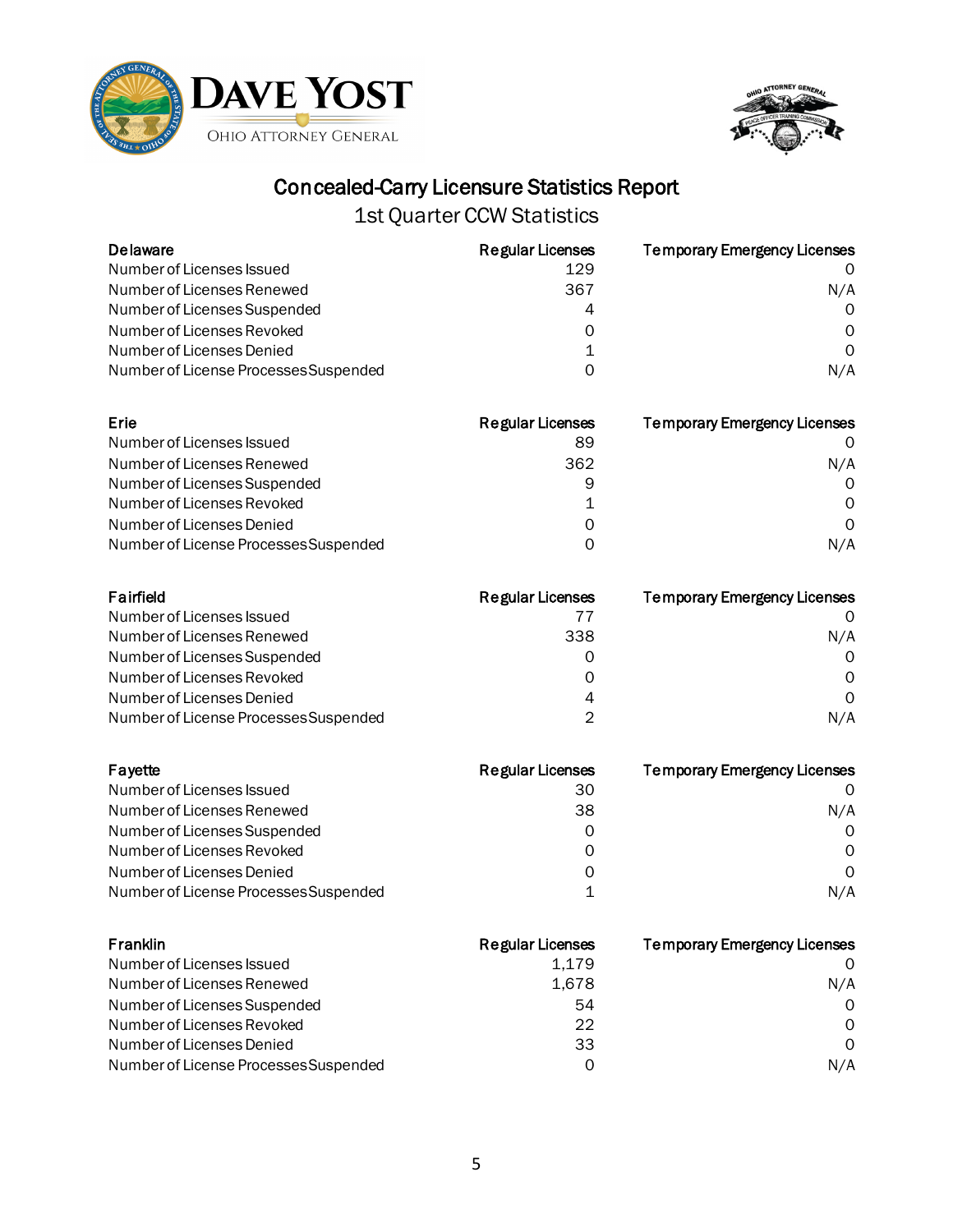



| Fulton                                | <b>Regular Licenses</b> | <b>Temporary Emergency Licenses</b> |
|---------------------------------------|-------------------------|-------------------------------------|
| Number of Licenses Issued             | 72                      |                                     |
| Number of Licenses Renewed            | 143                     | N/A                                 |
| Number of Licenses Suspended          | 5                       | Ω                                   |
| Number of Licenses Revoked            | 0                       | O                                   |
| Number of Licenses Denied             | 3                       | O                                   |
| Number of License Processes Suspended | 0                       | N/A                                 |
| Gallia                                | <b>Regular Licenses</b> | <b>Temporary Emergency Licenses</b> |
| Number of Licenses Issued             | 25                      |                                     |
| Number of Licenses Renewed            | 88                      | N/A                                 |
| Number of Licenses Suspended          | O                       | $\Omega$                            |
| Number of Licenses Revoked            | O                       | ∩                                   |
| Number of Licenses Denied             |                         | 0                                   |
| Number of License Processes Suspended | 0                       | N/A                                 |
| Geauga                                | Regular Licenses        | <b>Temporary Emergency Licenses</b> |
| Number of Licenses Issued             | 182                     |                                     |
| Number of Licenses Renewed            | 523                     | N/A                                 |
| Number of Licenses Suspended          | 5                       | Ω                                   |

| Number of Licenses Suspended          | 5  |     |
|---------------------------------------|----|-----|
| Number of Licenses Revoked            |    |     |
| Number of Licenses Denied             | 18 |     |
| Number of License Processes Suspended |    | N/A |

| Greene                                | <b>Regular Licenses</b> | <b>Temporary Emergency Licenses</b> |
|---------------------------------------|-------------------------|-------------------------------------|
| Number of Licenses Issued             | 236                     |                                     |
| Number of Licenses Renewed            | 394                     | N/A                                 |
| Number of Licenses Suspended          | 14                      | $\Omega$                            |
| Number of Licenses Revoked            | 0                       | 0                                   |
| Number of Licenses Denied             |                         | $\Omega$                            |
| Number of License Processes Suspended |                         | N/A                                 |

| Guernsey                              | <b>Regular Licenses</b> | <b>Temporary Emergency Licenses</b> |
|---------------------------------------|-------------------------|-------------------------------------|
| Number of Licenses Issued             | 31                      |                                     |
| Number of Licenses Renewed            | 127                     | N/A                                 |
| Number of Licenses Suspended          |                         | $\Omega$                            |
| Number of Licenses Revoked            | Ω                       | $\Omega$                            |
| Number of Licenses Denied             | Ω                       | $\Omega$                            |
| Number of License Processes Suspended |                         | N/A                                 |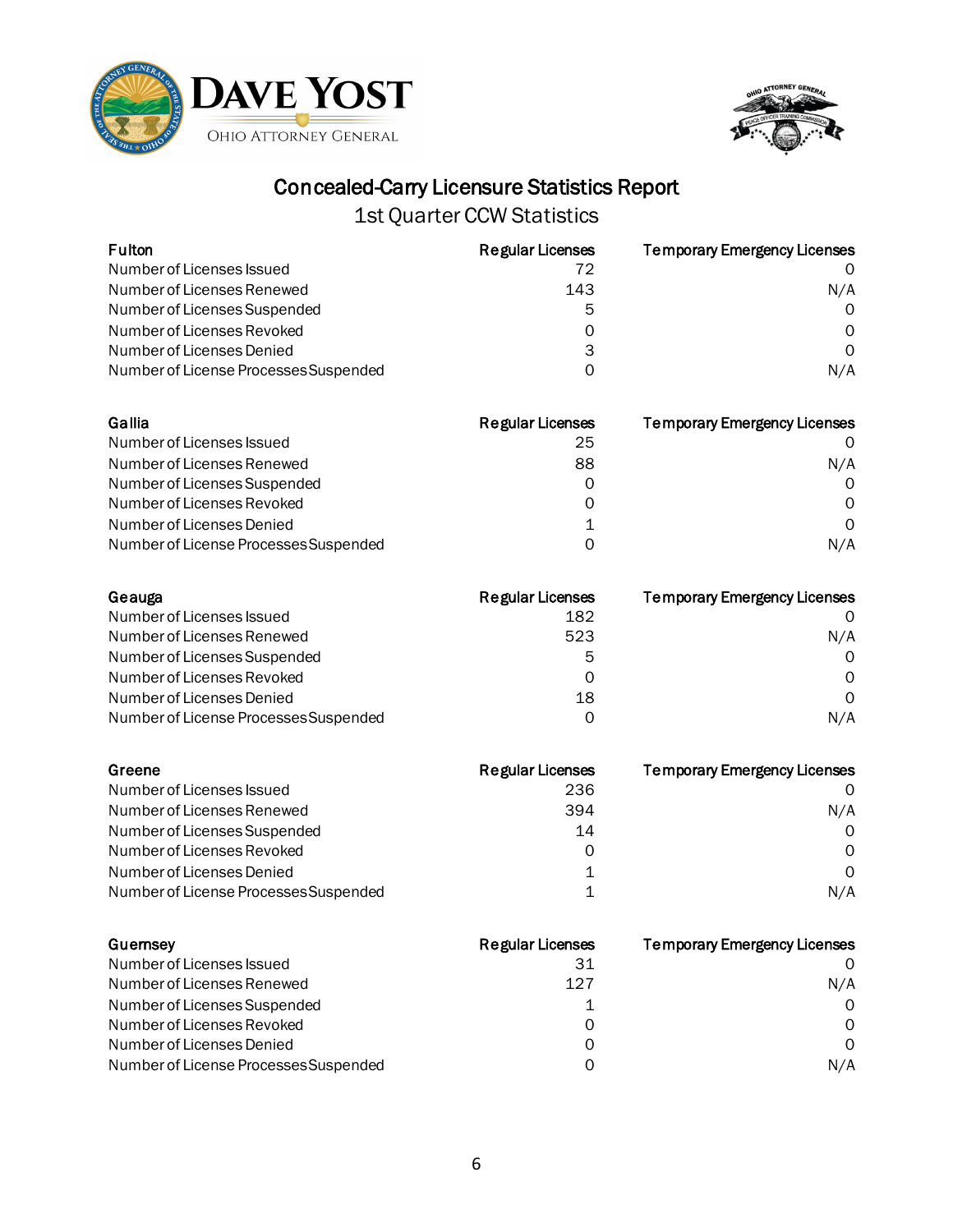



| Hamilton                              | <b>Regular Licenses</b> | <b>Temporary Emergency Licenses</b> |
|---------------------------------------|-------------------------|-------------------------------------|
| Number of Licenses Issued             | 343                     | $\Omega$                            |
| Number of Licenses Renewed            | 435                     | N/A                                 |
| Number of Licenses Suspended          | 23                      | $\Omega$                            |
| Number of Licenses Revoked            | 3                       | $\Omega$                            |
| Number of Licenses Denied             | 0                       | $\Omega$                            |
| Number of License Processes Suspended | 0                       | N/A                                 |

| Hancock                               | <b>Regular Licenses</b> | <b>Temporary Emergency Licenses</b> |
|---------------------------------------|-------------------------|-------------------------------------|
| Number of Licenses Issued             | 43                      |                                     |
| Number of Licenses Renewed            | 193                     | N/A                                 |
| Number of Licenses Suspended          |                         | $\Omega$                            |
| Number of Licenses Revoked            | O                       | 0                                   |
| Number of Licenses Denied             | Ω                       | $\Omega$                            |
| Number of License Processes Suspended | O                       | N/A                                 |

| Hardin                                | Regular Licenses | <b>Temporary Emergency Licenses</b> |
|---------------------------------------|------------------|-------------------------------------|
| Number of Licenses Issued             | 28               |                                     |
| Number of Licenses Renewed            | 55               | N/A                                 |
| Number of Licenses Suspended          | Ω                | $\Omega$                            |
| Number of Licenses Revoked            | 0                | 0                                   |
| Number of Licenses Denied             | Ω                | $\Omega$                            |
| Number of License Processes Suspended | O                | N/A                                 |

| Harrison                              | <b>Regular Licenses</b> | <b>Temporary Emergency Licenses</b> |
|---------------------------------------|-------------------------|-------------------------------------|
| Number of Licenses Issued             | 33                      |                                     |
| Number of Licenses Renewed            | 90                      | N/A                                 |
| Number of Licenses Suspended          |                         | $\Omega$                            |
| Number of Licenses Revoked            | O                       | 0                                   |
| Number of Licenses Denied             | Ω                       | $\Omega$                            |
| Number of License Processes Suspended | ი                       | N/A                                 |

| Henry                                 | <b>Regular Licenses</b> | <b>Temporary Emergency Licenses</b> |
|---------------------------------------|-------------------------|-------------------------------------|
| Number of Licenses Issued             | 55                      |                                     |
| Number of Licenses Renewed            | $\prime\prime$          | N/A                                 |
| Number of Licenses Suspended          | 4                       | $\Omega$                            |
| Number of Licenses Revoked            | 0                       | $\Omega$                            |
| Number of Licenses Denied             | Ω                       | $\Omega$                            |
| Number of License Processes Suspended | ი                       | N/A                                 |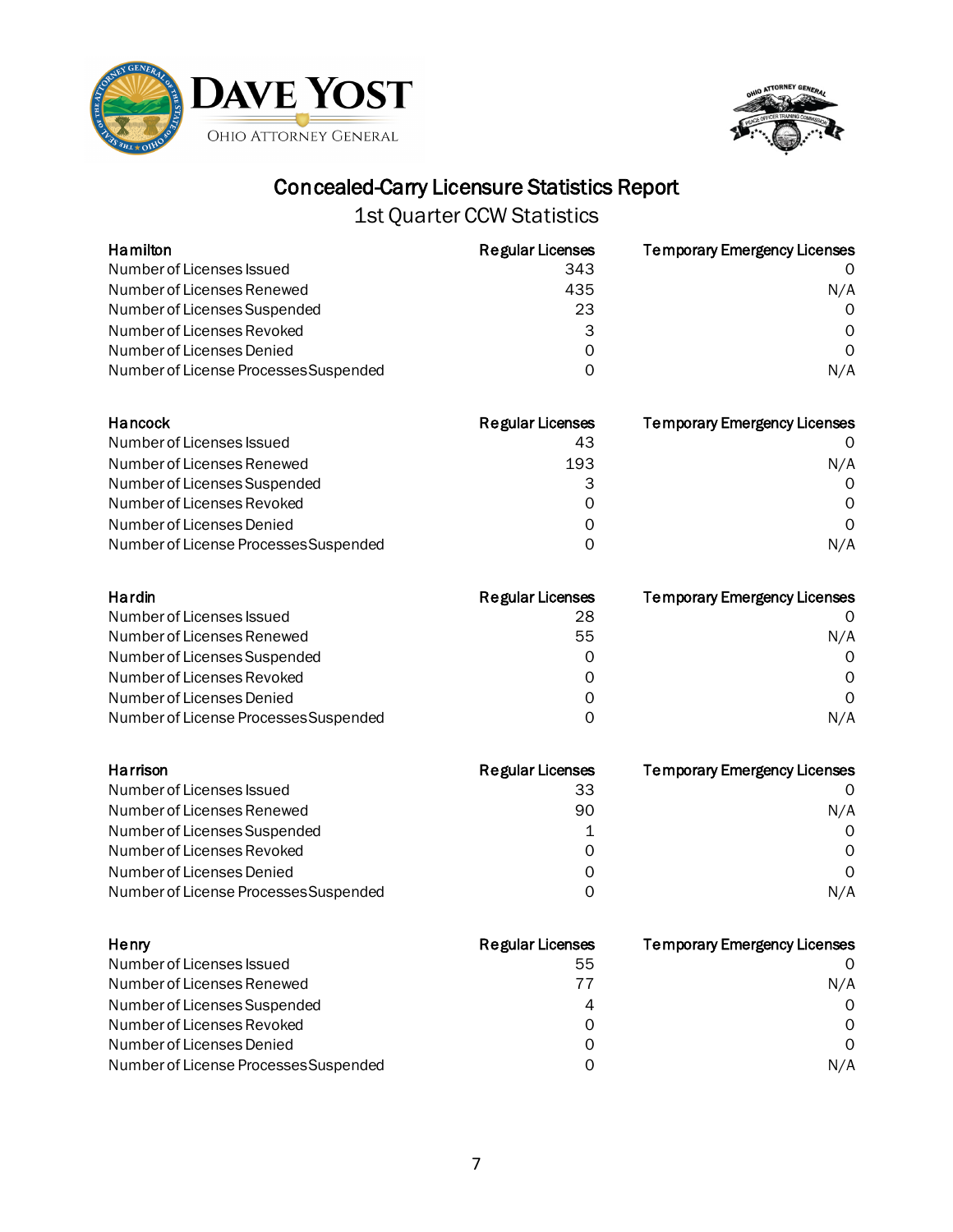



| Highland                              | <b>Regular Licenses</b> | <b>Temporary Emergency Licenses</b> |
|---------------------------------------|-------------------------|-------------------------------------|
| Number of Licenses Issued             | 54                      | $\Omega$                            |
| Number of Licenses Renewed            | 216                     | N/A                                 |
| Number of Licenses Suspended          | 4                       | $\Omega$                            |
| Number of Licenses Revoked            |                         | $\Omega$                            |
| Number of Licenses Denied             | 3                       | $\Omega$                            |
| Number of License Processes Suspended | 0                       | N/A                                 |

| Hocking                               | <b>Regular Licenses</b> | <b>Temporary Emergency Licenses</b> |
|---------------------------------------|-------------------------|-------------------------------------|
| Number of Licenses Issued             | 84                      |                                     |
| Number of Licenses Renewed            | 118                     | N/A                                 |
| Number of Licenses Suspended          |                         | $\Omega$                            |
| Number of Licenses Revoked            |                         | 0                                   |
| Number of Licenses Denied             | Ω                       | $\Omega$                            |
| Number of License Processes Suspended | O                       | N/A                                 |

| Holmes                                | Regular Licenses | <b>Temporary Emergency Licenses</b> |
|---------------------------------------|------------------|-------------------------------------|
| Number of Licenses Issued             | 35               |                                     |
| Number of Licenses Renewed            | 130              | N/A                                 |
| Number of Licenses Suspended          | Ω                | $\Omega$                            |
| Number of Licenses Revoked            |                  | $\Omega$                            |
| Number of Licenses Denied             | Ω                | $\Omega$                            |
| Number of License Processes Suspended | O                | N/A                                 |

| Huron                                 | <b>Regular Licenses</b> | <b>Temporary Emergency Licenses</b> |
|---------------------------------------|-------------------------|-------------------------------------|
| Number of Licenses Issued             | 101                     |                                     |
| Number of Licenses Renewed            | 273                     | N/A                                 |
| Number of Licenses Suspended          |                         | $\Omega$                            |
| Number of Licenses Revoked            | 1                       | <sup>o</sup>                        |
| Number of Licenses Denied             | 6                       | $\Omega$                            |
| Number of License Processes Suspended | O                       | N/A                                 |

| Jackson                               | Regular Licenses | <b>Temporary Emergency Licenses</b> |
|---------------------------------------|------------------|-------------------------------------|
| Number of Licenses Issued             | 16               |                                     |
| Number of Licenses Renewed            | 39               | N/A                                 |
| Number of Licenses Suspended          | Ω                | $\Omega$                            |
| Number of Licenses Revoked            | 0                | $\Omega$                            |
| Number of Licenses Denied             | Ω                | $\Omega$                            |
| Number of License Processes Suspended |                  | N/A                                 |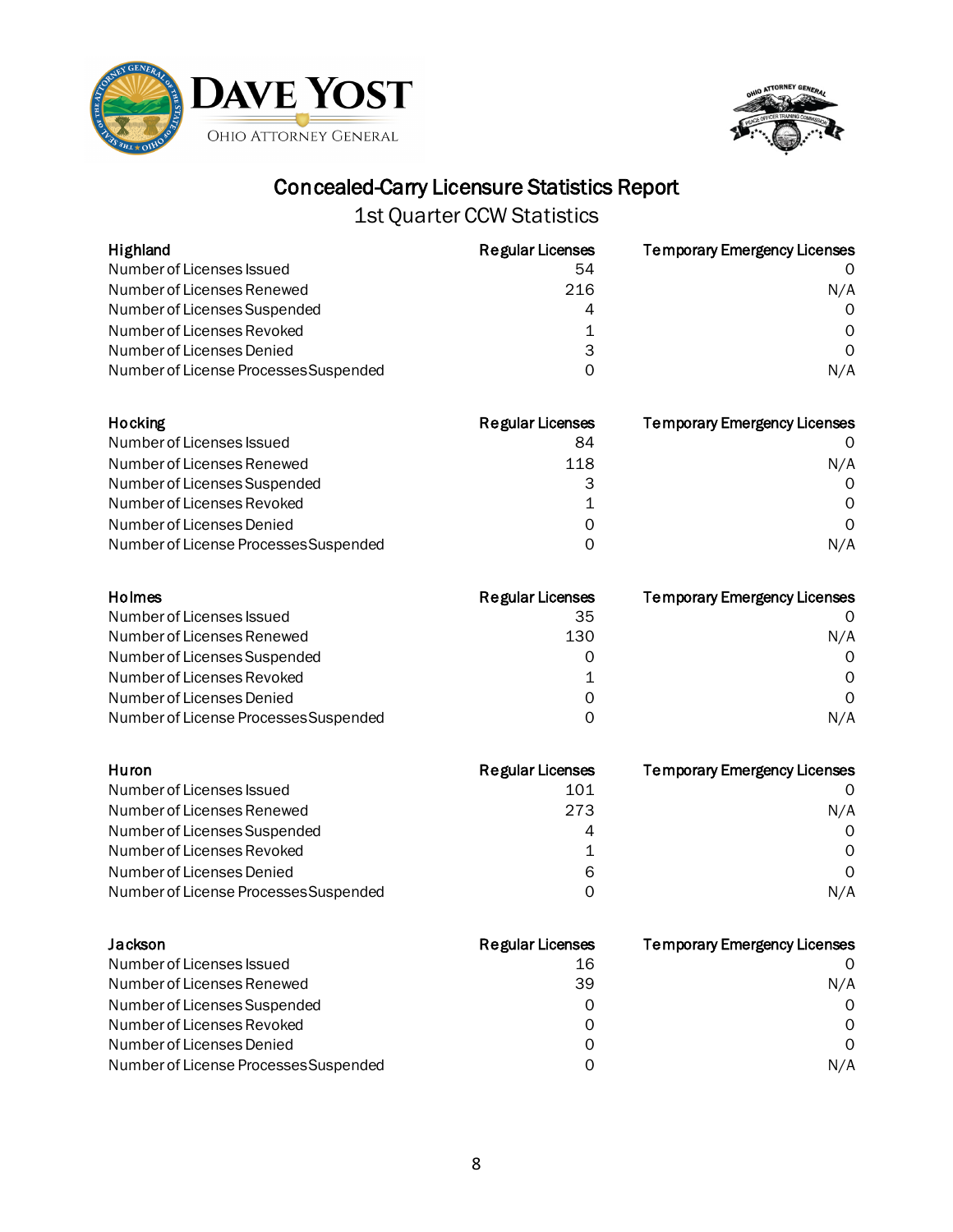



| <b>Jefferson</b>                      | <b>Regular Licenses</b> | <b>Temporary Emergency Licenses</b> |
|---------------------------------------|-------------------------|-------------------------------------|
| Number of Licenses Issued             | 63                      |                                     |
| Number of Licenses Renewed            | 130                     | N/A                                 |
| Number of Licenses Suspended          | 2                       | $\Omega$                            |
| Number of Licenses Revoked            | 0                       | $\Omega$                            |
| Number of Licenses Denied             | 0                       | $\Omega$                            |
| Number of License Processes Suspended | 0                       | N/A                                 |

| Knox                                  | <b>Regular Licenses</b> | <b>Temporary Emergency Licenses</b> |
|---------------------------------------|-------------------------|-------------------------------------|
| Number of Licenses Issued             | 61                      |                                     |
| Number of Licenses Renewed            | 210                     | N/A                                 |
| Number of Licenses Suspended          |                         | $\Omega$                            |
| Number of Licenses Revoked            | 0                       | $\Omega$                            |
| Number of Licenses Denied             | 0                       | $\Omega$                            |
| Number of License Processes Suspended | O                       | N/A                                 |

| Lake                                  | Regular Licenses | <b>Temporary Emergency Licenses</b> |
|---------------------------------------|------------------|-------------------------------------|
| Number of Licenses Issued             | 1,332            |                                     |
| Number of Licenses Renewed            | 996              | N/A                                 |
| Number of Licenses Suspended          | 36               | $\Omega$                            |
| Number of Licenses Revoked            | 11               | $\Omega$                            |
| Number of Licenses Denied             | 12               | $\Omega$                            |
| Number of License Processes Suspended | Ω                | N/A                                 |

| Lawrence                              | <b>Regular Licenses</b> | <b>Temporary Emergency Licenses</b> |
|---------------------------------------|-------------------------|-------------------------------------|
| Number of Licenses Issued             | 51                      |                                     |
| Number of Licenses Renewed            | 145                     | N/A                                 |
| Number of Licenses Suspended          |                         | $\Omega$                            |
| Number of Licenses Revoked            | O                       | 0                                   |
| Number of Licenses Denied             | Ω                       | $\Omega$                            |
| Number of License Processes Suspended | O                       | N/A                                 |

| Licking                               | Regular Licenses | <b>Temporary Emergency Licenses</b> |
|---------------------------------------|------------------|-------------------------------------|
| Number of Licenses Issued             | 89               |                                     |
| Number of Licenses Renewed            | 233              | N/A                                 |
| Number of Licenses Suspended          | 5                | $\Omega$                            |
| Number of Licenses Revoked            | 0                | $\Omega$                            |
| Number of Licenses Denied             | 3                | $\Omega$                            |
| Number of License Processes Suspended | ი                | N/A                                 |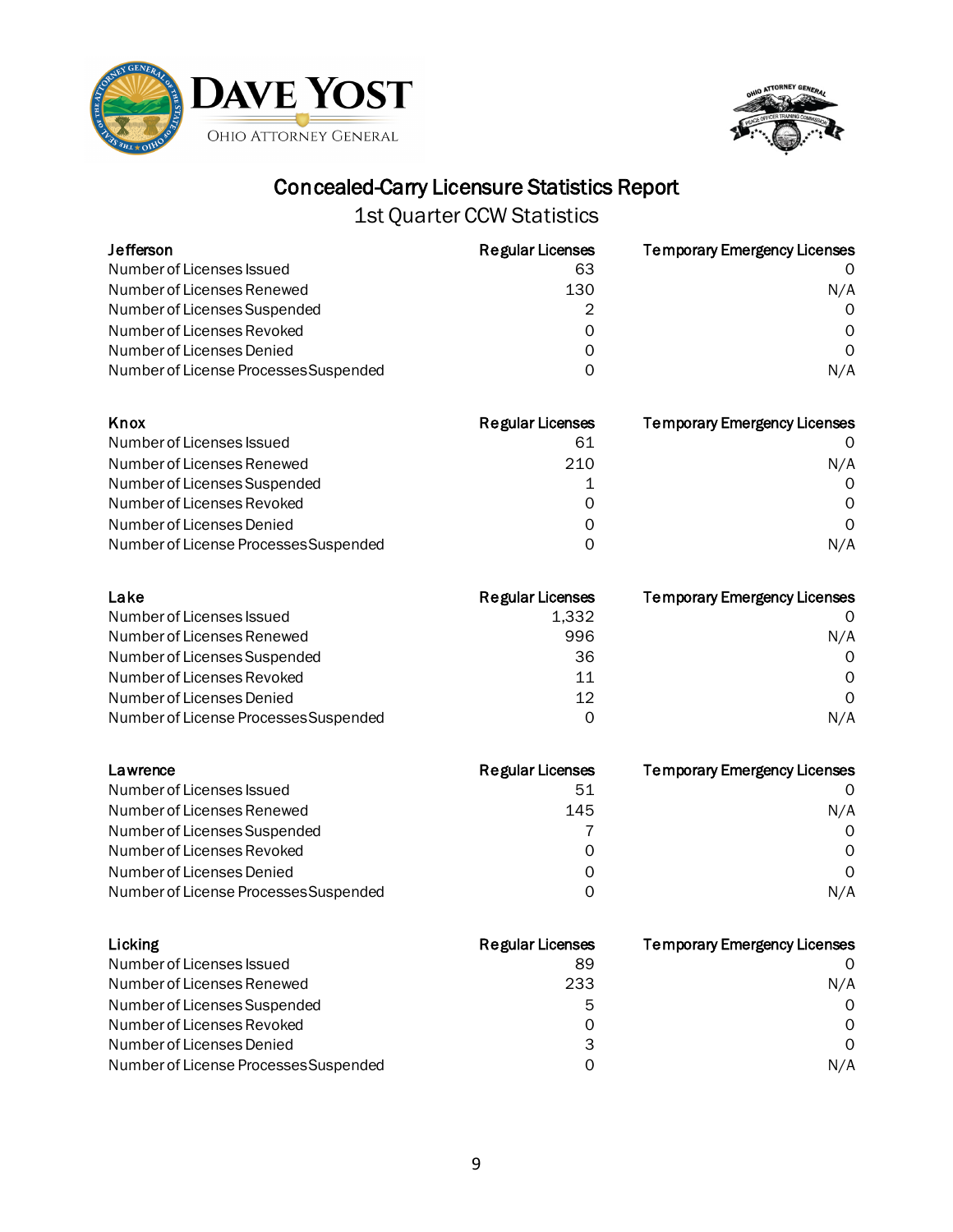



| Logan                                 | <b>Regular Licenses</b> | <b>Temporary Emergency Licenses</b> |
|---------------------------------------|-------------------------|-------------------------------------|
| Number of Licenses Issued             | 29                      | 0                                   |
| Number of Licenses Renewed            | 105                     | N/A                                 |
| Number of Licenses Suspended          | 1                       | 0                                   |
| Number of Licenses Revoked            | 0                       | 0                                   |
| Number of Licenses Denied             | 0                       | 0                                   |
| Number of License Processes Suspended | 0                       | N/A                                 |
| Lorain                                | <b>Regular Licenses</b> | <b>Temporary Emergency Licenses</b> |
| Number of Licenses Issued             | 78                      | O                                   |
| Number of Licenses Renewed            | 235                     | N/A                                 |
| Number of Licenses Suspended          | 3                       | 0                                   |
| Number of Licenses Revoked            | $\overline{2}$          | Ω                                   |
| Number of Licenses Denied             | $\mathbf 1$             | 0                                   |
| Number of License Processes Suspended | 0                       | N/A                                 |
| Lucas                                 | <b>Regular Licenses</b> | <b>Temporary Emergency Licenses</b> |
| Number of Licenses Issued             | 309                     | O                                   |
| Number of Licenses Renewed            | 396                     | N/A                                 |
| Number of Licenses Suspended          | 22                      | 0                                   |
| Number of Licenses Revoked            | $\overline{2}$          | 0                                   |
| Number of Licenses Denied             | 44                      | $\Omega$                            |
| Number of License Processes Suspended | 0                       | N/A                                 |
| <b>Madison</b>                        | <b>Regular Licenses</b> | <b>Temporary Emergency Licenses</b> |
| Number of Licenses Issued             | 180                     | 0                                   |
| Number of Licenses Renewed            | 320                     | N/A                                 |
| Number of Licenses Suspended          | 12                      | 0                                   |
| Number of Licenses Revoked            | $\mathbf 1$             | Ω                                   |
| Number of Licenses Denied             | 5                       | 0                                   |
| Number of License Processes Suspended | 3                       | N/A                                 |
| Mahoning                              | <b>Regular Licenses</b> | <b>Temporary Emergency Licenses</b> |
| Number of Licenses Issued             | 190                     | O                                   |
| Number of Licenses Renewed            | 367                     | N/A                                 |
| Number of Licenses Suspended          | 11                      | 0                                   |
| Number of Licenses Revoked            | 6                       | $\Omega$                            |
| Number of Licenses Denied             | 23                      | 0                                   |
| Number of License Processes Suspended | $\mathbf 0$             | N/A                                 |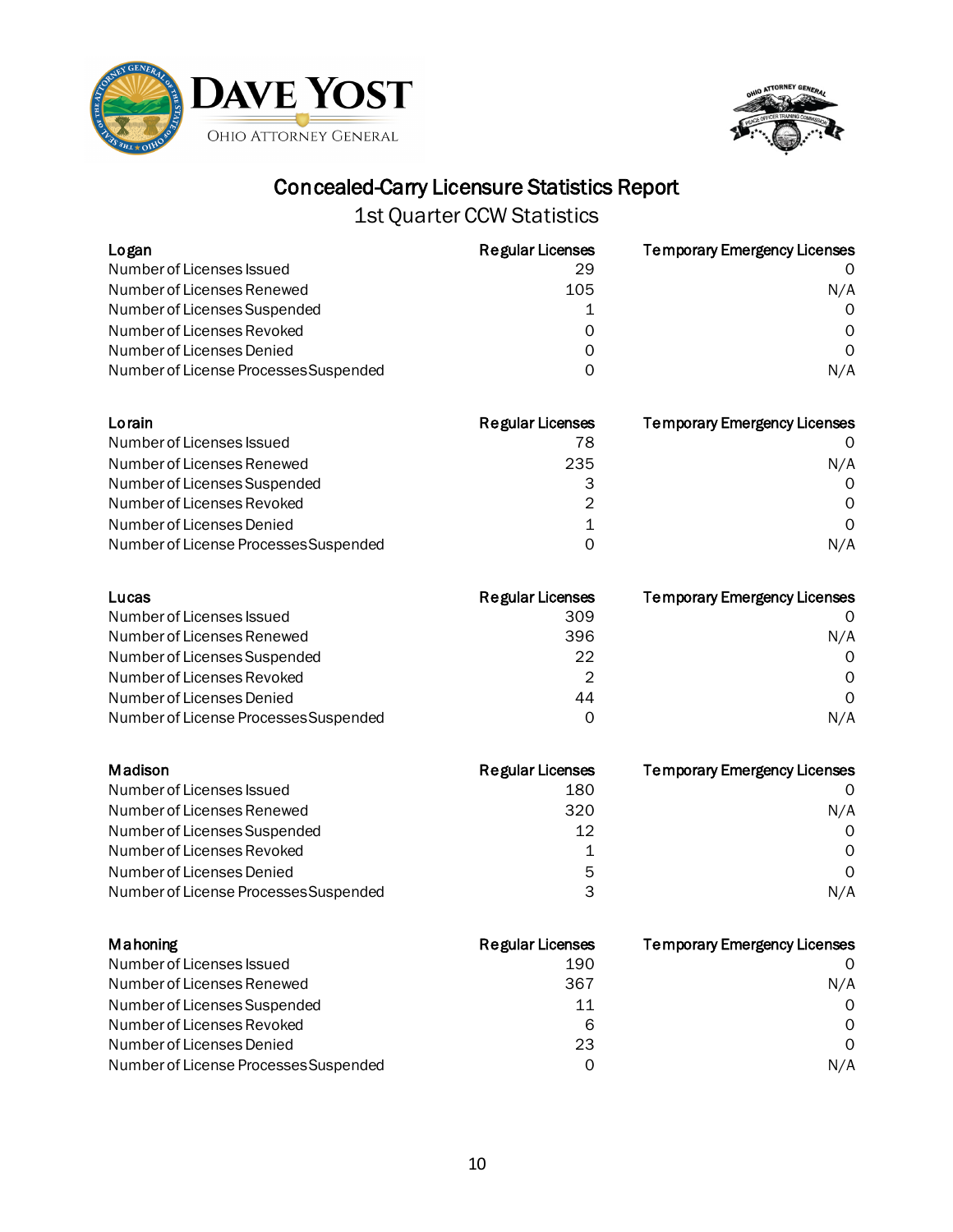

Number of License Processes Suspended



### Concealed-Carry Licensure Statistics Report

| Marion                                | <b>Regular Licenses</b> | <b>Temporary Emergency Licenses</b> |
|---------------------------------------|-------------------------|-------------------------------------|
| Number of Licenses Issued             | 71                      | 0                                   |
| Number of Licenses Renewed            | 214                     | N/A                                 |
| Number of Licenses Suspended          | 2                       | 0                                   |
| Number of Licenses Revoked            | $\Omega$                | Ω                                   |
| Number of Licenses Denied             | 1                       | $\Omega$                            |
| Number of License Processes Suspended | 0                       | N/A                                 |
| Medina                                | <b>Regular Licenses</b> | <b>Temporary Emergency Licenses</b> |
| Number of Licenses Issued             | 133                     | 1                                   |
| Number of Licenses Renewed            | 422                     | N/A                                 |
| Number of Licenses Suspended          | 2                       | 0                                   |
| Number of Licenses Revoked            | 4                       | 0                                   |
| Number of Licenses Denied             | 0                       | $\mathbf 0$                         |
| Number of License Processes Suspended | $\Omega$                | N/A                                 |
| Meigs                                 | <b>Regular Licenses</b> | <b>Temporary Emergency Licenses</b> |
| Number of Licenses Issued             | 27                      | O                                   |
| Number of Licenses Renewed            | 33                      | N/A                                 |
| Number of Licenses Suspended          | $\Omega$                | 0                                   |
| Number of Licenses Revoked            | 0                       | $\Omega$                            |
| Number of Licenses Denied             | 0                       | $\Omega$                            |
| Number of License Processes Suspended | 0                       | N/A                                 |
| Mercer                                | <b>Regular Licenses</b> | <b>Temporary Emergency Licenses</b> |
| Number of Licenses Issued             | 39                      | $\Omega$                            |
| Number of Licenses Renewed            | 135                     | N/A                                 |
| Number of Licenses Suspended          | 0                       | 0                                   |
| Number of Licenses Revoked            | $\overline{2}$          | 0                                   |
| Number of Licenses Denied             | 1                       | $\Omega$                            |
| Number of License Processes Suspended | 0                       | N/A                                 |

| Miami                                 | <b>Regular Licenses</b> | <b>Temporary Emergency Licenses</b> |
|---------------------------------------|-------------------------|-------------------------------------|
| Number of Licenses Issued             | 135                     |                                     |
| Number of Licenses Renewed            | 329                     | N/A                                 |
| Number of Licenses Suspended          | 4                       | $\Omega$                            |
| Number of Licenses Revoked            | 2                       | $\Omega$                            |
| Number of Licenses Denied             | 2                       | $\Omega$                            |
| Number of License Processes Suspended | O                       | N/A                                 |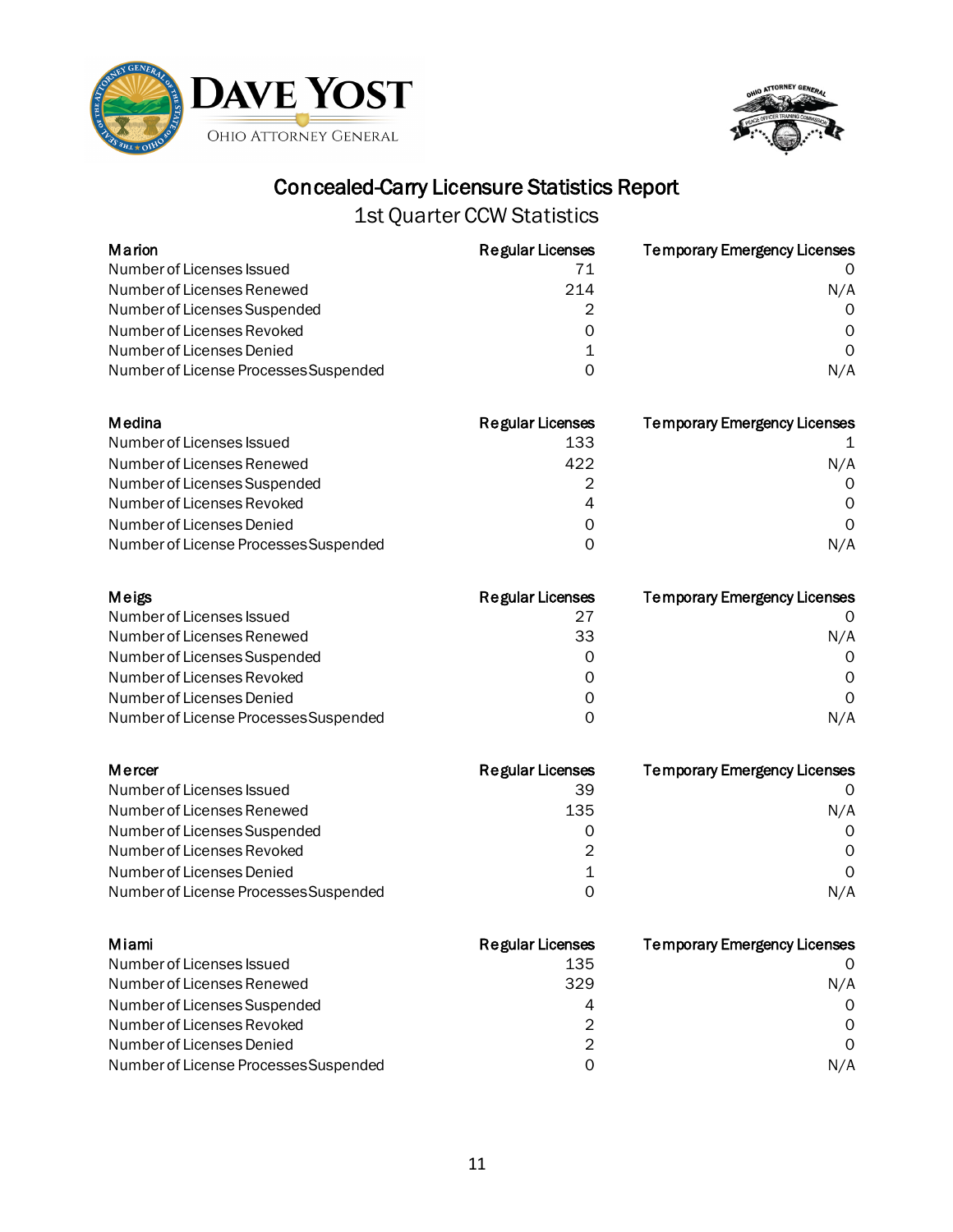



1st Quarter CCW Statistics

| Monroe                                                             | <b>Regular Licenses</b> | <b>Temporary Emergency Licenses</b> |
|--------------------------------------------------------------------|-------------------------|-------------------------------------|
| Number of Licenses Issued                                          | 22                      | 0                                   |
| Number of Licenses Renewed                                         | 44                      | N/A                                 |
| Number of Licenses Suspended                                       | 0                       | 0                                   |
| Number of Licenses Revoked                                         | 0                       | 0                                   |
| Number of Licenses Denied<br>Number of License Processes Suspended | 0<br>0                  | 0<br>N/A                            |
|                                                                    |                         |                                     |
| <b>Montgomery</b>                                                  | <b>Regular Licenses</b> | <b>Temporary Emergency Licenses</b> |
| Number of Licenses Issued                                          | 333                     | O                                   |
| Number of Licenses Renewed                                         | 837                     | N/A                                 |
| Number of Licenses Suspended                                       | 27                      | 0                                   |
| Number of Licenses Revoked                                         | 8                       | Ω                                   |
| Number of Licenses Denied                                          | 12                      | 0                                   |
| Number of License Processes Suspended                              | $\overline{2}$          | N/A                                 |
| Morgan                                                             | <b>Regular Licenses</b> | <b>Temporary Emergency Licenses</b> |
| Number of Licenses Issued                                          | 20                      | O                                   |
| Number of Licenses Renewed                                         | 56                      | N/A                                 |
| Number of Licenses Suspended                                       | 3                       | 0                                   |
| Number of Licenses Revoked                                         | 0                       | 0                                   |
| Number of Licenses Denied                                          | 0                       | $\Omega$                            |
| Number of License Processes Suspended                              | 0                       | N/A                                 |
| Morrow                                                             | <b>Regular Licenses</b> | <b>Temporary Emergency Licenses</b> |
| Number of Licenses Issued                                          | 81                      | 0                                   |
| Number of Licenses Renewed                                         | 140                     | N/A                                 |
| Number of Licenses Suspended                                       | 0                       | 0                                   |
| Number of Licenses Revoked                                         | 0                       | Ω                                   |
| Number of Licenses Denied                                          | 0                       | $\Omega$                            |
| Number of License Processes Suspended                              | 0                       | N/A                                 |
| <b>Muskingum</b>                                                   | <b>Regular Licenses</b> | <b>Temporary Emergency Licenses</b> |
| Number of Licenses Issued                                          | 76                      | 1                                   |
| Number of Licenses Renewed                                         | 257                     | N/A                                 |
| Number of Licenses Suspended                                       | 5                       | 0                                   |
| Number of Licenses Revoked                                         | 3                       | 0                                   |
| Number of Licenses Denied                                          | 1                       | 0                                   |

Number of License Processes Suspended 0 0 0 0 0 0 0 N/A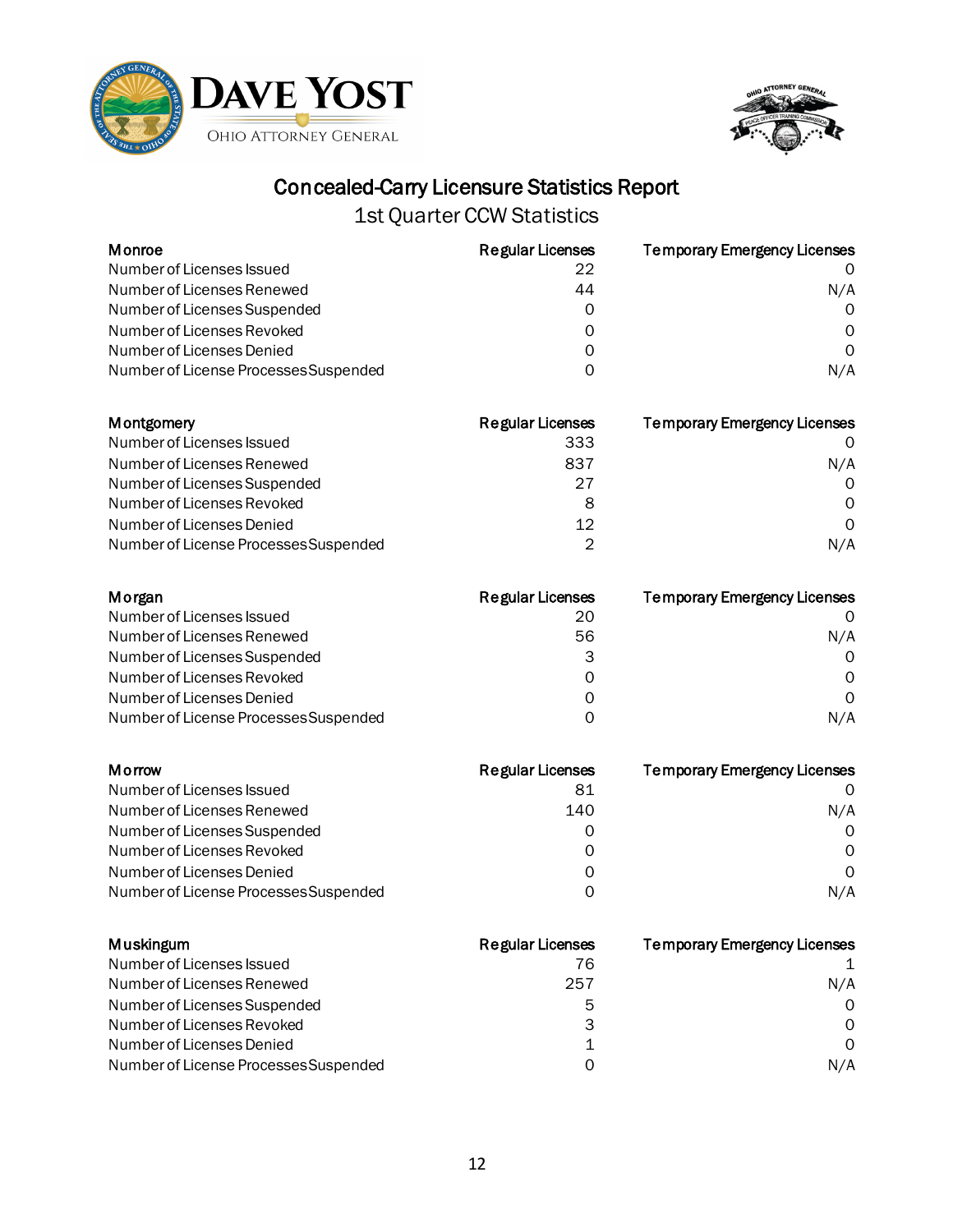



| <b>Noble</b>                          | <b>Regular Licenses</b> | <b>Temporary Emergency Licenses</b> |
|---------------------------------------|-------------------------|-------------------------------------|
| Number of Licenses Issued             | 4                       |                                     |
| Number of Licenses Renewed            | 30                      | N/A                                 |
| Number of Licenses Suspended          |                         |                                     |
| Number of Licenses Revoked            |                         | O                                   |
| Number of Licenses Denied             |                         |                                     |
| Number of License Processes Suspended | O                       | N/A                                 |
| Ottawa                                | <b>Regular Licenses</b> | <b>Temporary Emergency Licenses</b> |
| Number of Licenses Issued             | 73                      |                                     |
| Number of Licenses Renewed            | 172                     | N/A                                 |
| Number of Licenses Suspended          | 9                       |                                     |
| Number of Licenses Revoked            |                         | $\Omega$                            |
| Number of Licenses Denied             | 3                       | O                                   |
| Number of License Processes Suspended | 9                       | N/A                                 |

| Paulding                              | <b>Regular Licenses</b> | <b>Temporary Emergency Licenses</b> |
|---------------------------------------|-------------------------|-------------------------------------|
| Number of Licenses Issued             | 23                      |                                     |
| Number of Licenses Renewed            | 47                      | N/A                                 |
| Number of Licenses Suspended          |                         | $\Omega$                            |
| Number of Licenses Revoked            | Ω                       | 0                                   |
| Number of Licenses Denied             | Ω                       | $\Omega$                            |
| Number of License Processes Suspended | O                       | N/A                                 |

| Perry                                 | <b>Regular Licenses</b> | <b>Temporary Emergency Licenses</b> |
|---------------------------------------|-------------------------|-------------------------------------|
| Number of Licenses Issued             | 19                      |                                     |
| Number of Licenses Renewed            | 131                     | N/A                                 |
| Number of Licenses Suspended          |                         | 0                                   |
| Number of Licenses Revoked            | O                       | 0                                   |
| Number of Licenses Denied             |                         | $\Omega$                            |
| Number of License Processes Suspended | ი                       | N/A                                 |

| Pickaway                              | Regular Licenses | <b>Temporary Emergency Licenses</b> |
|---------------------------------------|------------------|-------------------------------------|
| Number of Licenses Issued             | 72               |                                     |
| Number of Licenses Renewed            | 105              | N/A                                 |
| Number of Licenses Suspended          | O                | $\Omega$                            |
| Number of Licenses Revoked            | 0                | $\Omega$                            |
| Number of Licenses Denied             | 2                | $\Omega$                            |
| Number of License Processes Suspended |                  | N/A                                 |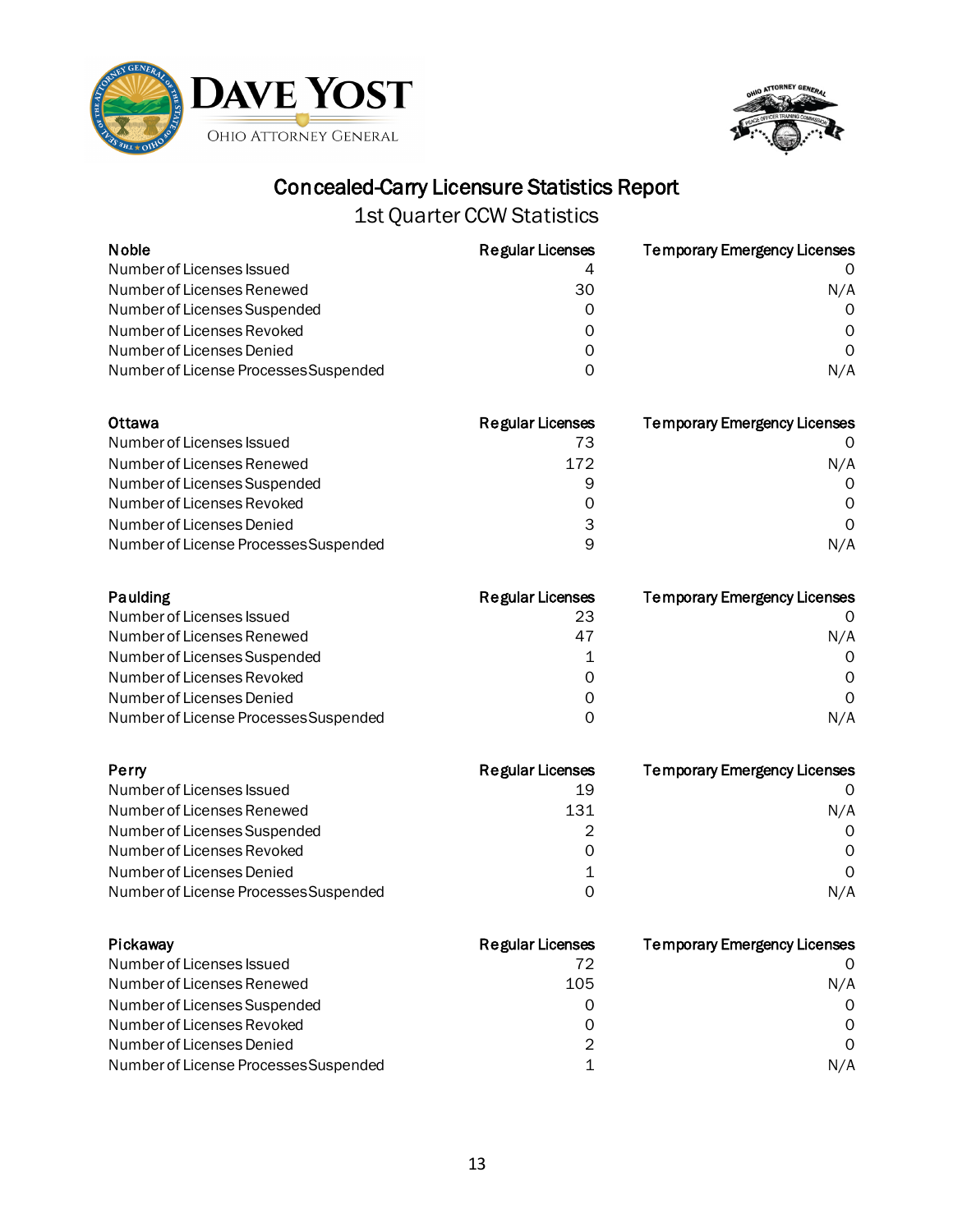



1st Quarter CCW Statistics

| <b>Pike</b>                                             | <b>Regular Licenses</b> | <b>Temporary Emergency Licenses</b> |
|---------------------------------------------------------|-------------------------|-------------------------------------|
| Number of Licenses Issued                               | 8                       | O                                   |
| Number of Licenses Renewed                              | 72                      | N/A                                 |
| Number of Licenses Suspended                            | 1                       | 0                                   |
| Number of Licenses Revoked<br>Number of Licenses Denied | 0                       | 0<br>$\Omega$                       |
|                                                         | 0<br>0                  | N/A                                 |
| Number of License Processes Suspended                   |                         |                                     |
| Portage                                                 | <b>Regular Licenses</b> | <b>Temporary Emergency Licenses</b> |
| Number of Licenses Issued                               | 294                     | 0                                   |
| Number of Licenses Renewed                              | 527                     | N/A                                 |
| Number of Licenses Suspended                            | 17                      | Ω                                   |
| Number of Licenses Revoked                              | $\Omega$                | Ω                                   |
| Number of Licenses Denied                               | 15                      | 0                                   |
| Number of License Processes Suspended                   | 0                       | N/A                                 |
| Preble                                                  | <b>Regular Licenses</b> | <b>Temporary Emergency Licenses</b> |
| Number of Licenses Issued                               | 68                      | 0                                   |
| Number of Licenses Renewed                              | 188                     | N/A                                 |
| Number of Licenses Suspended                            | 0                       | 0                                   |
| Number of Licenses Revoked                              | 0                       | 0                                   |
| Number of Licenses Denied                               | 0                       | 0                                   |
| Number of License Processes Suspended                   | 0                       | N/A                                 |
| Putnam                                                  | <b>Regular Licenses</b> | <b>Temporary Emergency Licenses</b> |
| Number of Licenses Issued                               | 15                      | 0                                   |
| Number of Licenses Renewed                              | 71                      | N/A                                 |
| Number of Licenses Suspended                            | 0                       | 0                                   |
| Number of Licenses Revoked                              | 0                       | 0                                   |
| Number of Licenses Denied                               | 0                       | 0                                   |
| Number of License Processes Suspended                   | 0                       | N/A                                 |
| Richland                                                | <b>Regular Licenses</b> | <b>Temporary Emergency Licenses</b> |
| Number of Licenses Issued                               | 97                      | 1                                   |
| Number of Licenses Renewed                              | 280                     | N/A                                 |
| Number of Licenses Suspended                            | 1                       | 0                                   |
| Number of Licenses Revoked                              | $\mathbf 1$             | 0                                   |
| Number of Licenses Denied                               | 10                      | 0                                   |

Number of Licenses Denied and the state of the state of the state of the state of the state of the state of the state of the state of the state of the state of the state of the state of the state of the state of the state Number of License Processes Suspended 5 N/A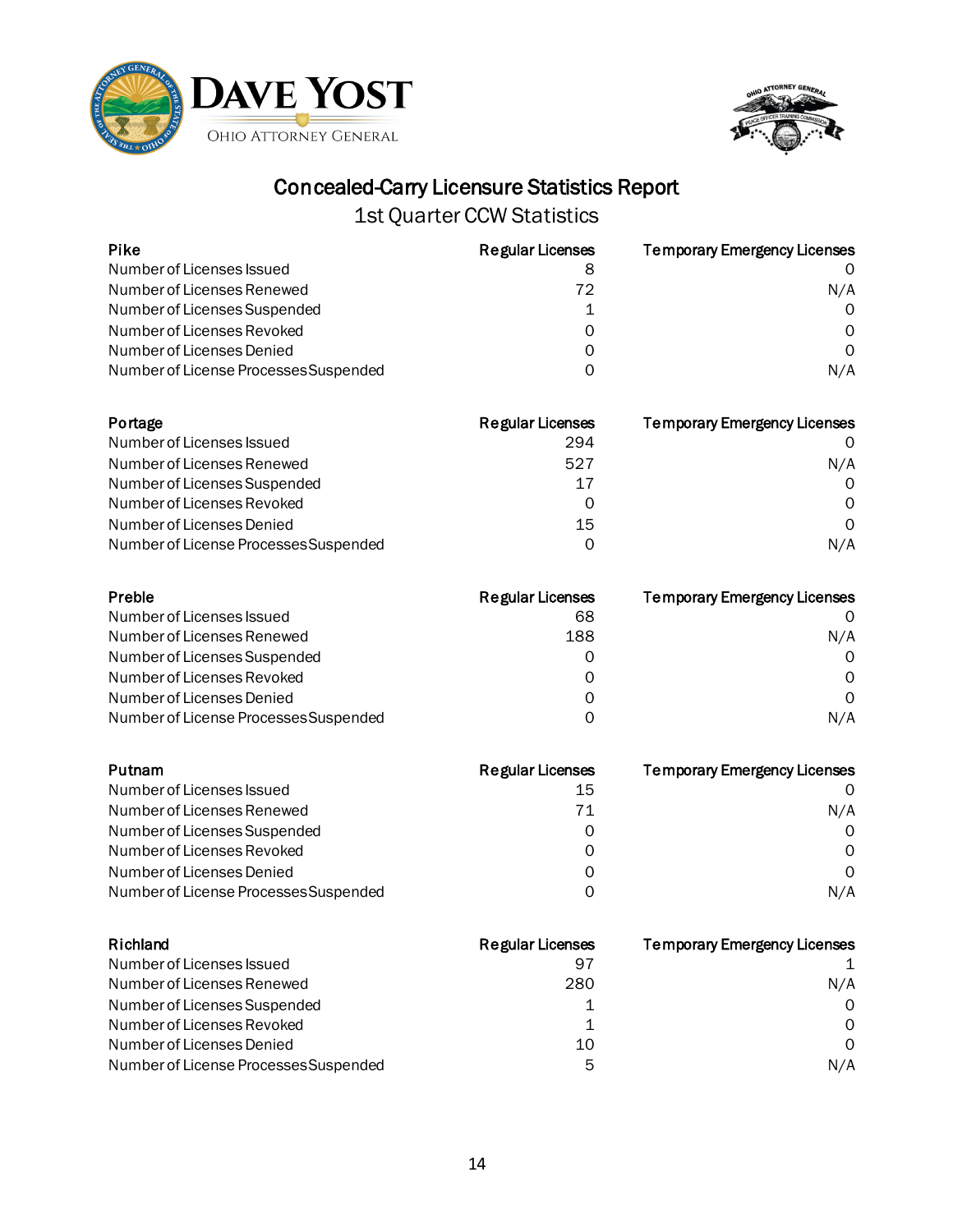



| <b>Ross</b>                           | Regular Licenses        | <b>Temporary Emergency Licenses</b> |
|---------------------------------------|-------------------------|-------------------------------------|
| Number of Licenses Issued             | 14                      |                                     |
| Number of Licenses Renewed            | 131                     | N/A                                 |
| Number of Licenses Suspended          |                         |                                     |
| Number of Licenses Revoked            |                         | O                                   |
| Number of Licenses Denied             |                         | 0                                   |
| Number of License Processes Suspended | Ω                       | N/A                                 |
|                                       |                         |                                     |
| Sandusky                              | <b>Regular Licenses</b> | <b>Temporary Emergency Licenses</b> |
| Number of Licenses Issued             | 40                      |                                     |
| Number of Licenses Renewed            | 190                     | N/A                                 |
| Number of Licenses Suspended          | 6                       | O                                   |
| Number of Licenses Revoked            | Ω                       | O                                   |
| Number of Licenses Denied             |                         | 0                                   |
| Number of License Processes Suspended | 0                       | N/A                                 |

| Scioto                                | Regular Licenses | <b>Temporary Emergency Licenses</b> |
|---------------------------------------|------------------|-------------------------------------|
| Number of Licenses Issued             | 61               |                                     |
| Number of Licenses Renewed            | 214              | N/A                                 |
| Number of Licenses Suspended          |                  | $\Omega$                            |
| Number of Licenses Revoked            | 0                | $\Omega$                            |
| Number of Licenses Denied             | 0                | $\Omega$                            |
| Number of License Processes Suspended | O                | N/A                                 |

| Seneca                                | <b>Regular Licenses</b> | <b>Temporary Emergency Licenses</b> |
|---------------------------------------|-------------------------|-------------------------------------|
| Number of Licenses Issued             | 83                      |                                     |
| Number of Licenses Renewed            | 35                      | N/A                                 |
| Number of Licenses Suspended          | O                       | $\Omega$                            |
| Number of Licenses Revoked            | O                       | 0                                   |
| Number of Licenses Denied             | Ω                       | $\Omega$                            |
| Number of License Processes Suspended | O                       | N/A                                 |

| Shelby                                | <b>Regular Licenses</b> | <b>Temporary Emergency Licenses</b> |
|---------------------------------------|-------------------------|-------------------------------------|
| Number of Licenses Issued             | 39                      |                                     |
| Number of Licenses Renewed            | 151                     | N/A                                 |
| Number of Licenses Suspended          | 2                       | $\Omega$                            |
| Number of Licenses Revoked            | 0                       | $\Omega$                            |
| Number of Licenses Denied             | Ω                       | $\Omega$                            |
| Number of License Processes Suspended | ი                       | N/A                                 |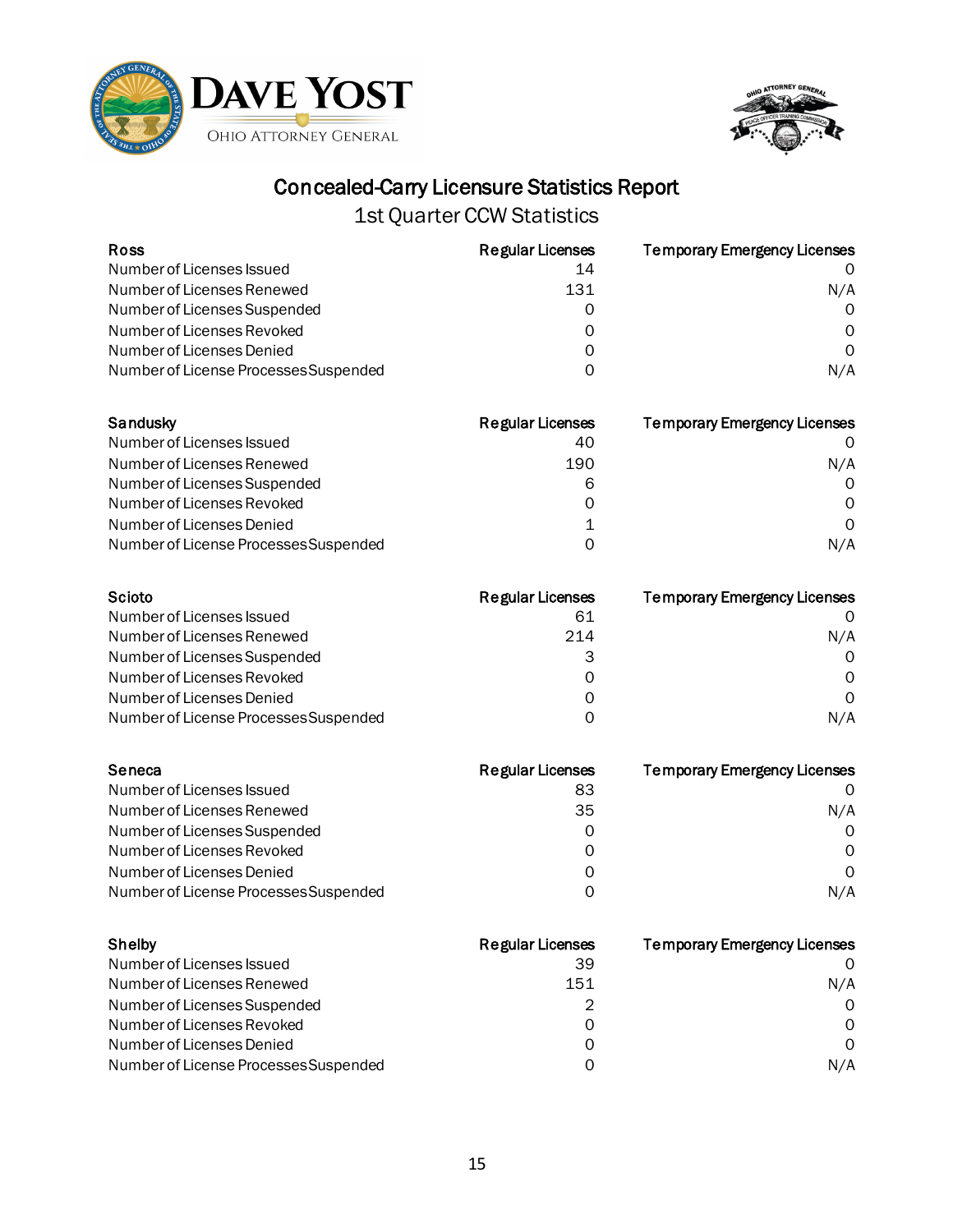



| <b>Stark</b>                                                                                                                                                                                            | <b>Regular Licenses</b>                                                 | <b>Temporary Emergency Licenses</b>                                     |
|---------------------------------------------------------------------------------------------------------------------------------------------------------------------------------------------------------|-------------------------------------------------------------------------|-------------------------------------------------------------------------|
| Number of Licenses Issued                                                                                                                                                                               | 167                                                                     | 0                                                                       |
| Number of Licenses Renewed                                                                                                                                                                              | 372                                                                     | N/A                                                                     |
| Number of Licenses Suspended                                                                                                                                                                            | 13                                                                      | 0                                                                       |
| Number of Licenses Revoked                                                                                                                                                                              | 0                                                                       | 0                                                                       |
| Number of Licenses Denied                                                                                                                                                                               | 6                                                                       | $\Omega$                                                                |
| Number of License Processes Suspended                                                                                                                                                                   | 0                                                                       | N/A                                                                     |
| Summit                                                                                                                                                                                                  | <b>Regular Licenses</b>                                                 | <b>Temporary Emergency Licenses</b>                                     |
| Number of Licenses Issued                                                                                                                                                                               | 429                                                                     | O                                                                       |
| Number of Licenses Renewed                                                                                                                                                                              | 573                                                                     | N/A                                                                     |
| Number of Licenses Suspended                                                                                                                                                                            | 6                                                                       | 0                                                                       |
| Number of Licenses Revoked                                                                                                                                                                              | 2                                                                       | Ω                                                                       |
| Number of Licenses Denied                                                                                                                                                                               | 14                                                                      | 0                                                                       |
| Number of License Processes Suspended                                                                                                                                                                   | 0                                                                       | N/A                                                                     |
| Trumbull<br>Number of Licenses Issued<br>Number of Licenses Renewed<br>Number of Licenses Suspended<br>Number of Licenses Revoked<br>Number of Licenses Denied<br>Number of License Processes Suspended | <b>Regular Licenses</b><br>262<br>323<br>11<br>0<br>$\overline{2}$<br>0 | <b>Temporary Emergency Licenses</b><br>N/A<br>0<br>0<br>$\Omega$<br>N/A |
| <b>Tuscarawas</b>                                                                                                                                                                                       | <b>Regular Licenses</b>                                                 | <b>Temporary Emergency Licenses</b>                                     |
| Number of Licenses Issued                                                                                                                                                                               | 413                                                                     | 0                                                                       |
| Number of Licenses Renewed                                                                                                                                                                              | 291                                                                     | N/A                                                                     |
| Number of Licenses Suspended                                                                                                                                                                            | 3                                                                       | 0                                                                       |
| Number of Licenses Revoked                                                                                                                                                                              | 0                                                                       | Ω                                                                       |
| Number of Licenses Denied                                                                                                                                                                               | 0                                                                       | $\Omega$                                                                |
| Number of License Processes Suspended                                                                                                                                                                   | 0                                                                       | N/A                                                                     |
| Union                                                                                                                                                                                                   | <b>Regular Licenses</b>                                                 | <b>Temporary Emergency Licenses</b>                                     |
| Number of Licenses Issued                                                                                                                                                                               | 77                                                                      | O                                                                       |
| Number of Licenses Renewed                                                                                                                                                                              | 152                                                                     | N/A                                                                     |
| Number of Licenses Suspended                                                                                                                                                                            | 0                                                                       | 0                                                                       |
| Number of Licenses Revoked                                                                                                                                                                              | 0                                                                       | 0                                                                       |
| Number of Licenses Denied                                                                                                                                                                               | 0                                                                       | 0                                                                       |
| Number of License Processes Suspended                                                                                                                                                                   | 0                                                                       | N/A                                                                     |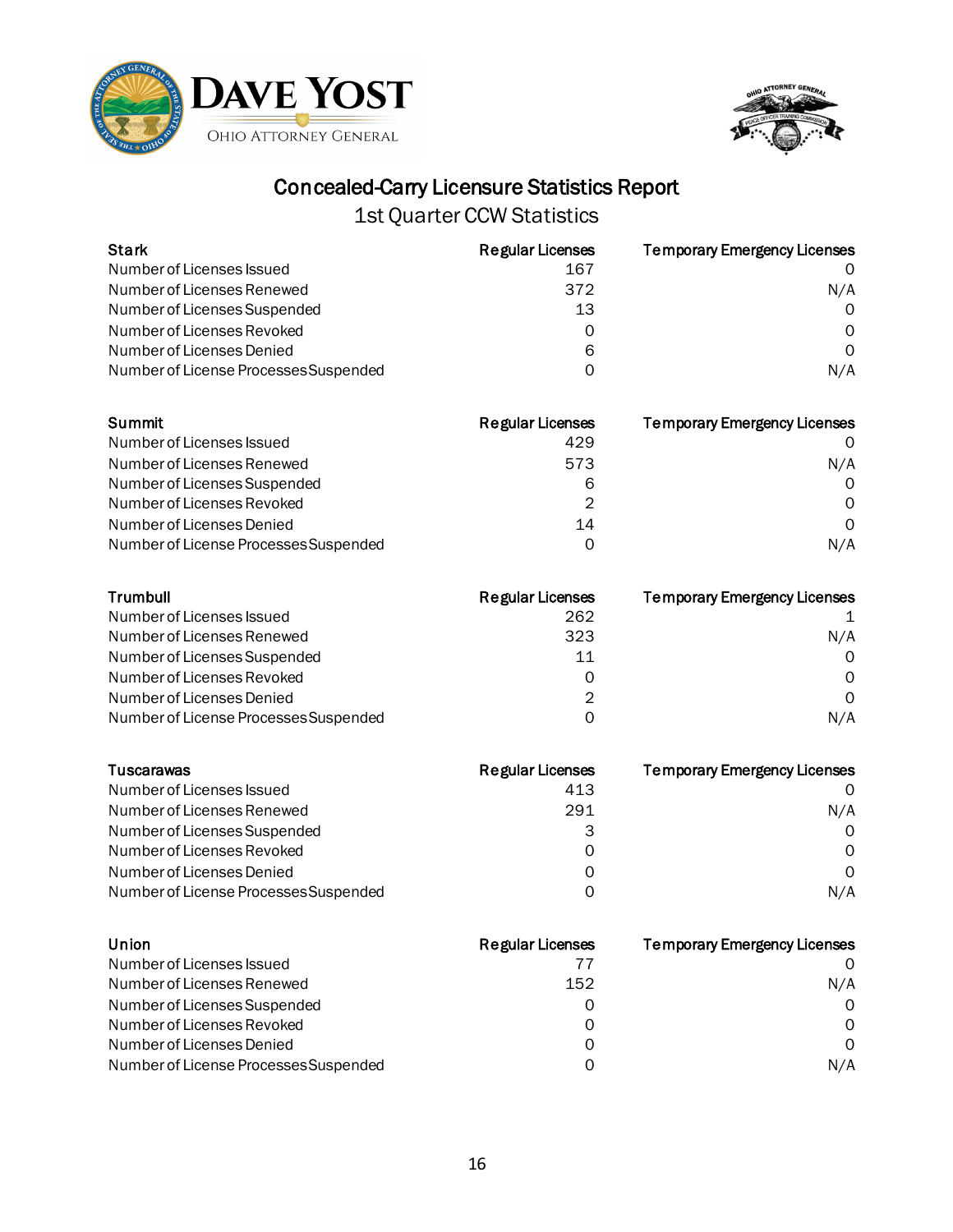



| Van Wert                              | <b>Regular Licenses</b> | <b>Temporary Emergency Licenses</b> |
|---------------------------------------|-------------------------|-------------------------------------|
| Number of Licenses Issued             | 19                      |                                     |
| Number of Licenses Renewed            | 50                      | N/A                                 |
| Number of Licenses Suspended          |                         | $\Omega$                            |
| Number of Licenses Revoked            | O                       | 0                                   |
| Number of Licenses Denied             | 0                       | 0                                   |
| Number of License Processes Suspended | O                       | N/A                                 |
| Vinton                                | <b>Regular Licenses</b> | <b>Temporary Emergency Licenses</b> |
| Number of Licenses Issued             | 27                      |                                     |
| Number of Licenses Renewed            | 63                      | N/A                                 |
| Number of Licenses Suspended          |                         |                                     |
| Number of Licenses Pevoked            | ∩                       | $\cap$                              |

| Warren                                | <b>Regular Licenses</b><br>--- | <b>Temporary Emergency Licenses</b> |
|---------------------------------------|--------------------------------|-------------------------------------|
| Number of License Processes Suspended |                                | N/A                                 |
| Number of Licenses Denied             | Ω                              |                                     |
| Number of Licenses Revoked            |                                |                                     |

| Number of Licenses Issued             | 235 | $\Omega$ |
|---------------------------------------|-----|----------|
| Number of Licenses Renewed            | 542 | N/A      |
| Number of Licenses Suspended          | 9   | 0        |
| Number of Licenses Revoked            |     | $\Omega$ |
| Number of Licenses Denied             | 5   | $\Omega$ |
| Number of License Processes Suspended |     | N/A      |

| Washington                            | <b>Regular Licenses</b> | <b>Temporary Emergency Licenses</b> |
|---------------------------------------|-------------------------|-------------------------------------|
| Number of Licenses Issued             | 31                      |                                     |
| Number of Licenses Renewed            | 126                     | N/A                                 |
| Number of Licenses Suspended          | 2                       | $\Omega$                            |
| Number of Licenses Revoked            | O                       | 0                                   |
| Number of Licenses Denied             | 3                       | $\Omega$                            |
| Number of License Processes Suspended | O                       | N/A                                 |

| Wayne                                 | <b>Regular Licenses</b> | <b>Temporary Emergency Licenses</b> |
|---------------------------------------|-------------------------|-------------------------------------|
| Number of Licenses Issued             | 153                     |                                     |
| Number of Licenses Renewed            | 360                     | N/A                                 |
| Number of Licenses Suspended          | 2                       | $\Omega$                            |
| Number of Licenses Revoked            | 2                       | $\Omega$                            |
| Number of Licenses Denied             | 0                       | $\Omega$                            |
| Number of License Processes Suspended | ი                       | N/A                                 |